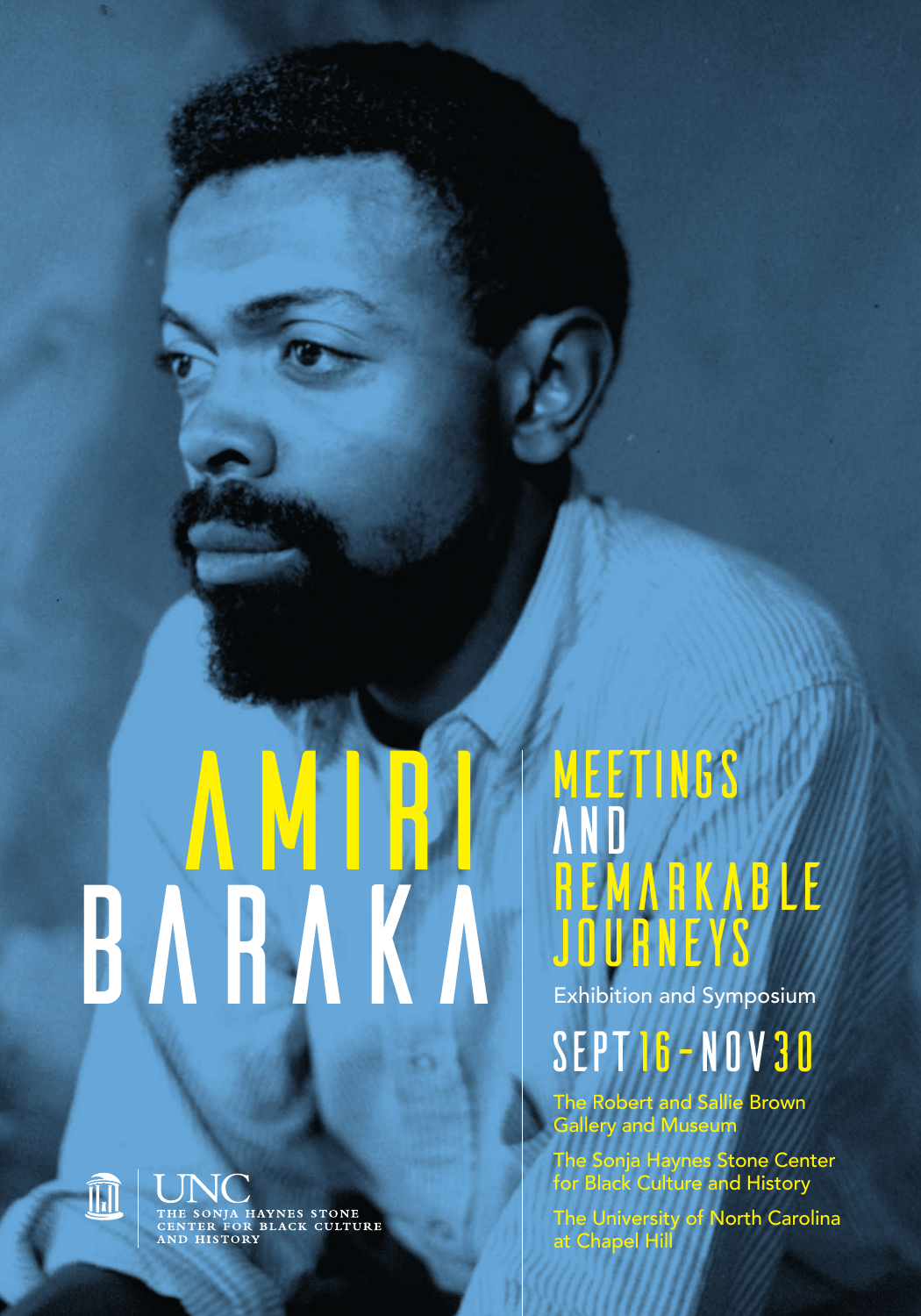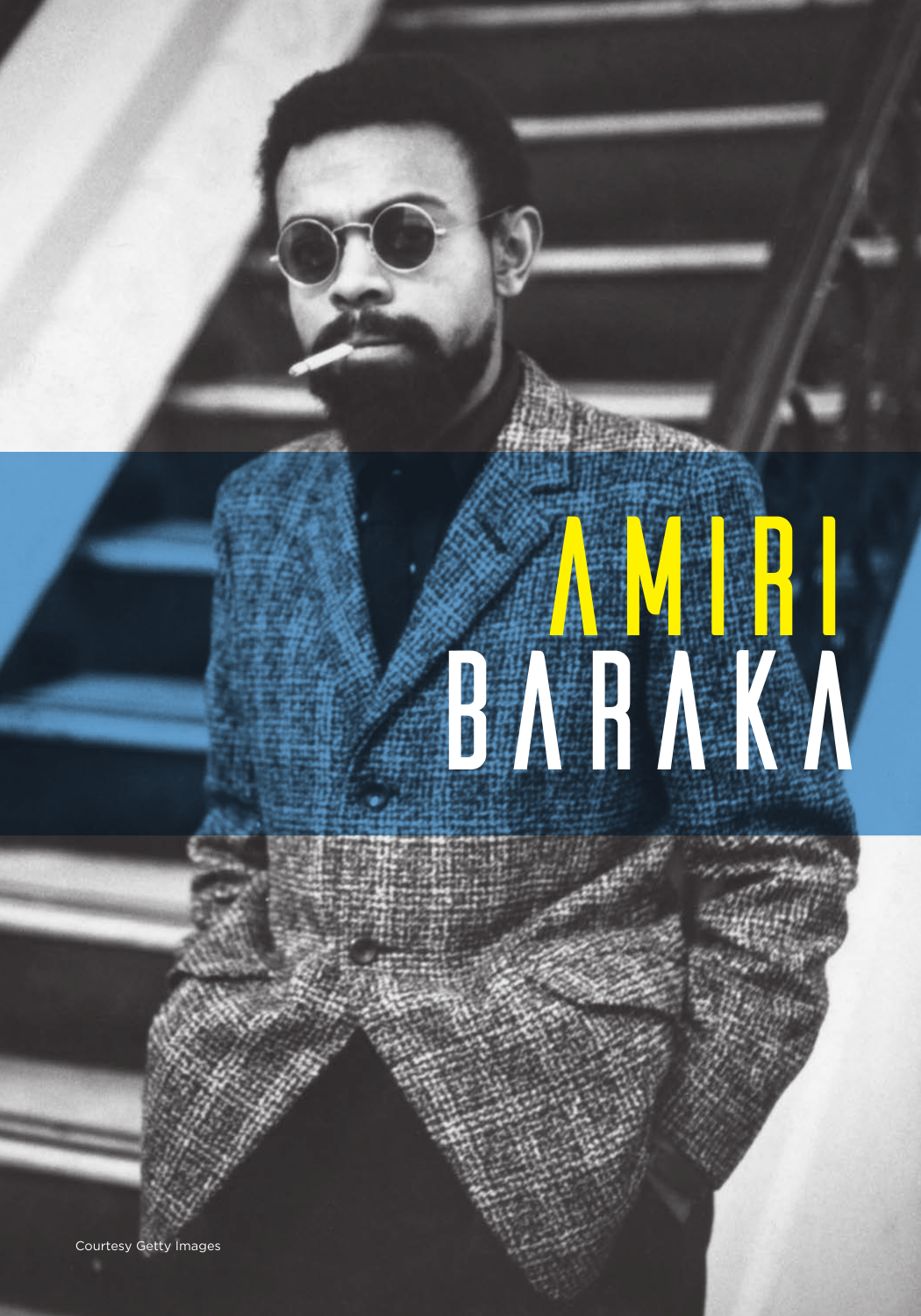# **MEETINGS** and **REMARKABLE JOURNEYS**

Amiri Baraka (formerly LeRoi Jones), widely regarded as one of the most important writers and critical thinkers in contemporary America, and a seminal figure in the most significant African American artistic and political movements of the past 60 years, passed away on January 9, 2014. This exhibition offers us an opportunity to critically reflect on Baraka's contributions to the social history of the United States, to consider his central role in defining the emerging artistic consciousness of the African American community, and his relevance to a wider and more global conversation on human rights and dignity.

*Amiri Baraka — Meetings and Remarkable Journeys* traces the artistic and political development of Baraka over a period of more than four decades, from his bohemian excursions with the Beat writers the period after which a nascent idea of Black consciousness developed in his work, his move into cultural nationalism followed by a period of revolutionary Pan Africanism, and finally his evolution into a self-defined Third World Marxist. During each of these stages he always offered incisive, critical, and sometimes polemical, analyses of U.S. society and culture, and world affairs.

The exhibition includes posters, photographs, broadsides, publications, documents and original artwork that chronicle significant moments in Baraka's life and help us to follow the evolution of his ideas and politics. Certain tracts of his poems, essays, music reviews, and plays that are representative of each period are highlighted. Visitors will also see rare and rarely seen material including early manuscripts and journals collected by exhibition sponsor and close friend of Baraka, Alden Kimbrough and the Kimbrough family.

Baraka's story, and his life and work, are also viewed in context and the exhibition takes advantage of this unique opportunity to highlight some of his contemporaries who were also key figures in the struggle for Black identity and self-determination. Those contemporaries of Baraka, many who are still active in both artistic and political circles today, were and are key figures in the intellectual evolution of the contemporary black liberation struggle, which, in turn, is a reflection of Baraka's own personal and artistic development. His was a decidedly African American or Black perspective that continued to evolve throughout his lifetime but always, consistently challenged mainstream or Eurocentric world views.

*Amiri Baraka — Meetings and Remarkable Journeys* is intended to offer patrons the opportunity to interrogate the whole of his career in its wonderful and sometimes fearsome clarity, as well as its moments of ambiguity and irresponsibility that became part of the lore about his life. We open the exhibition acknowledging both the imperfection and the genius that marked his life from the very beginning of his career.

No curator could, or would ever claim to have fully accounted for either in showing the letters, writings, photographs, poetry, drama and other artistic and political materials that are generally understood to be part of his legacy. The public Baraka freely and frequently gave away too many personal treasures for any one repository to claim to have the most important of them. We are fortunate that Alden Kimbrough, and the Kimbrough family, kept and maintained the items you see here and continue to make them available to those interested in the meetings and remarkable journeys of Amiri Baraka.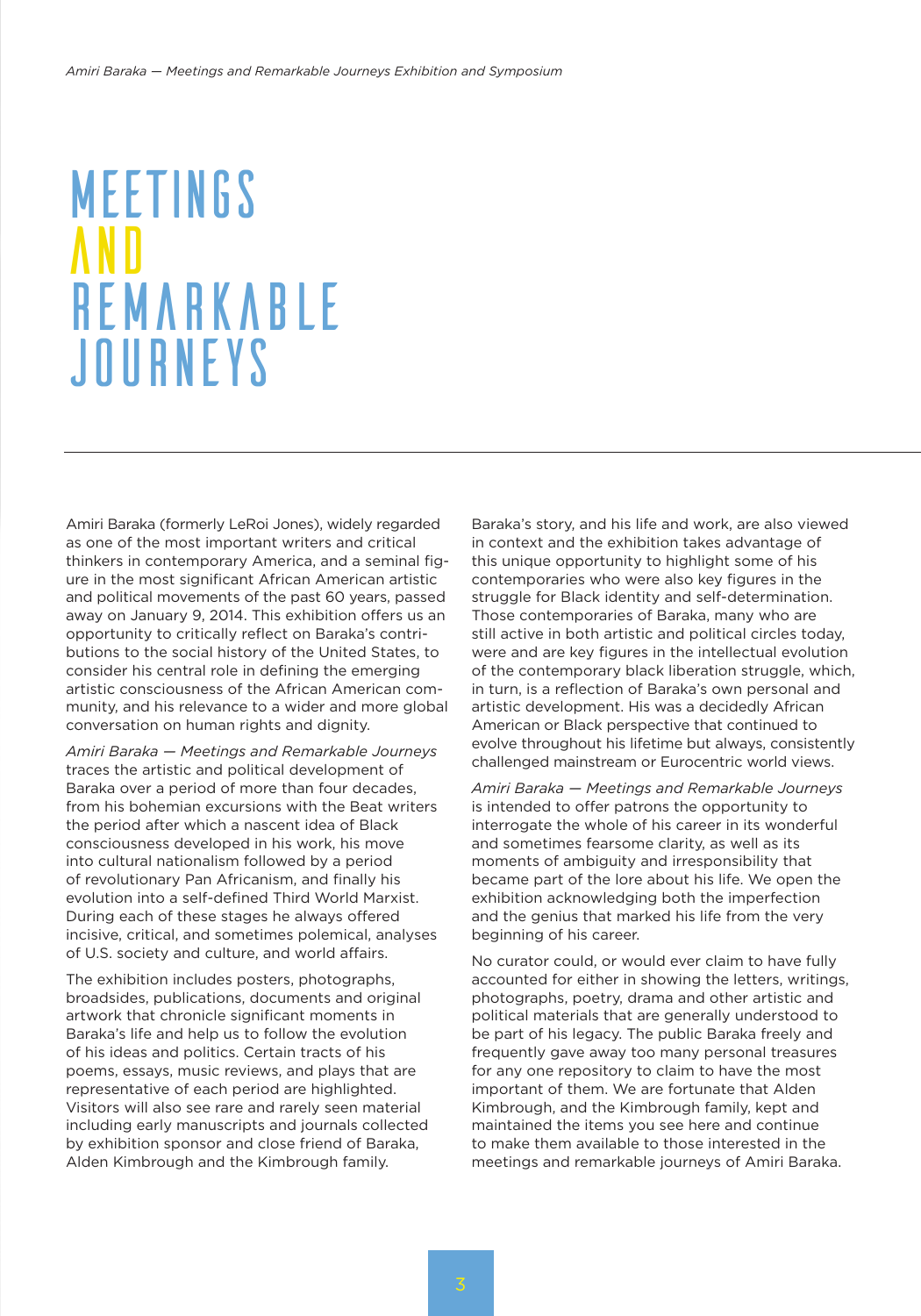### **KIMBROUGH** the family african american historical collection

The Kimbrough Family African American Historical Collection, perhaps, had its genesis in September 1934, when Dr. Jack Kimbrough, father of Jackie Kimbrough-Ryan, Alden Kimbrough, Mary Kimbrough and John Kimbrough received a gift, an inscribed and dated copy of *Paul Robeson Negro*, authored by Robeson's wife, Eslanda Goode Robeson. The book is dated September 2, 1934, several months after Jack Kimbrough arrived in San Diego to begin his dental practice. We believe this book constitutes the core and one of the initial building blocks of what is now a major comprehensive collection of African Art, books, records, autographs, photographs and other Black archival memorabilia that the Kimbrough children grew up with in the 1930s, 40s and 50s in San Diego.

The Kimbrough children have always credited their parents for instilling in us a thirst for knowledge of Black History and Culture. Jack Kimbrough, himself, as an activist in early Black San Diego History, was elected president of the NAACP in 1947 in San Diego, and organized sit-ins to desegregate hotels and restaurants throughout the city. He also organized the first chapter of the San Diego Urban League and served as its first president. He was also active in his profession as a dentist, and was eventually appointed to the California State Board of Dental Examiners, later becoming their president in 1968 for a two-year term. In 1936, he married Quincella Nickerson, the

daughter of William Nickerson Jr., the founder of the Golden State Mutual Life Insurance Company in Los Angeles. She was a founding member of Las Munecas, a Children's Home Society adoption program for Black and Latino children. She was also a founding member of the African Arts Committee and the Tema, Ghana – San Diego Sister Cities.

Their father's special interest in collecting centered on first editions of Black American fiction and Black slave narratives. Later, he specialized in collecting rare African Art, lecturing and exhibiting his collection throughout Southern California.

Alden, Mary and Jackie, using Los Angeles as a base, have maintained the family's continuing interest in historical exhibitions that document Black struggles against racism, sexism and imperialism. Today, we continue to facilitate and organize exhibitions that showcase Black historical memorabilia, rare books, Black liberation art posters, early Black movies posters, with major exhibitions focusing on Malcolm X, the Black Panther Party, African Liberation Movements, and the life and struggles of the great artist Paul Robeson. The Stone Center's exhibition, *Meetings and Remarkable Journeys*, provides an opportunity to present a significant literary exhibition documenting the life and writing career of the great poet, essayist and novelist Amiri Baraka, formerly known as, LeRoi Jones.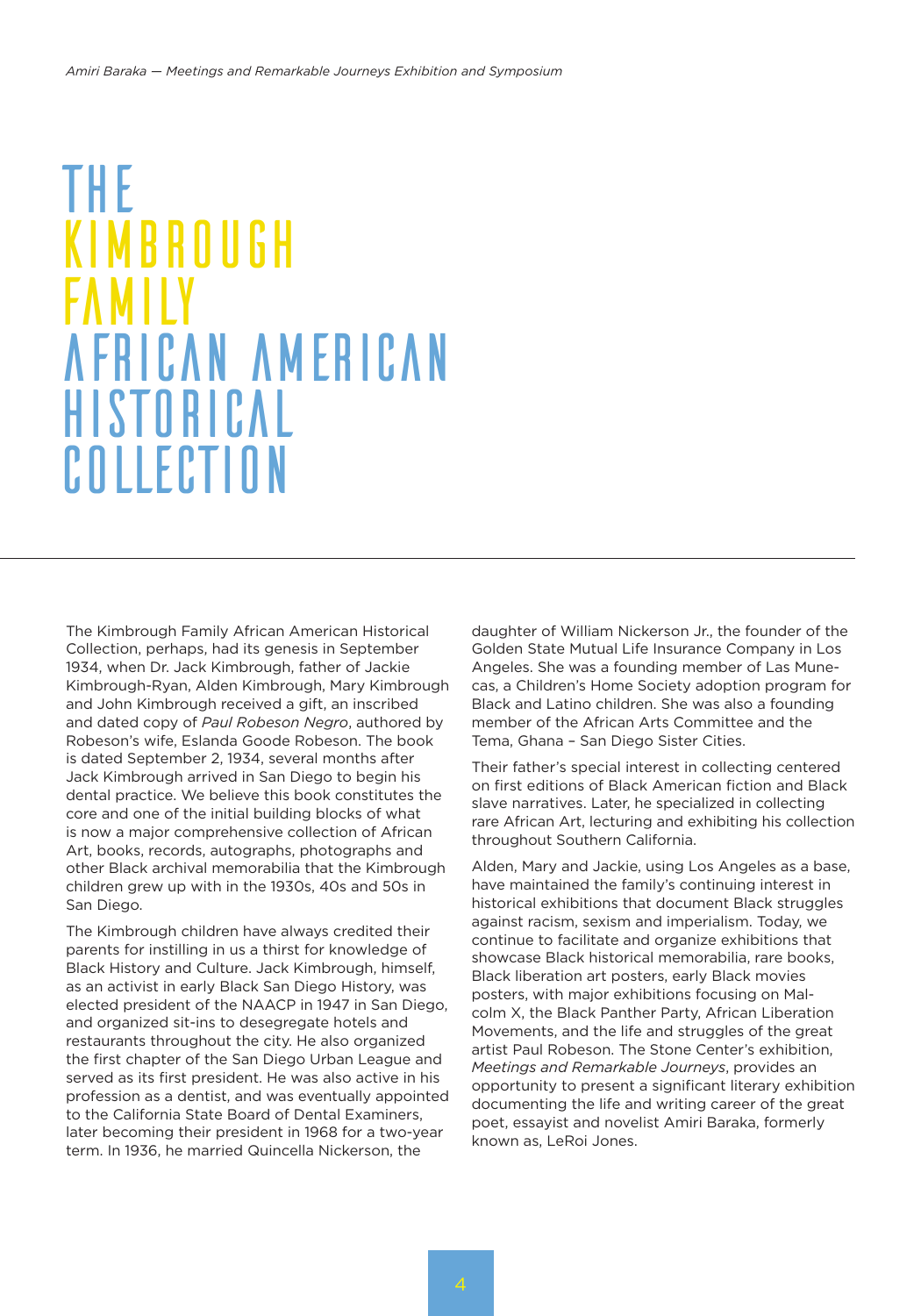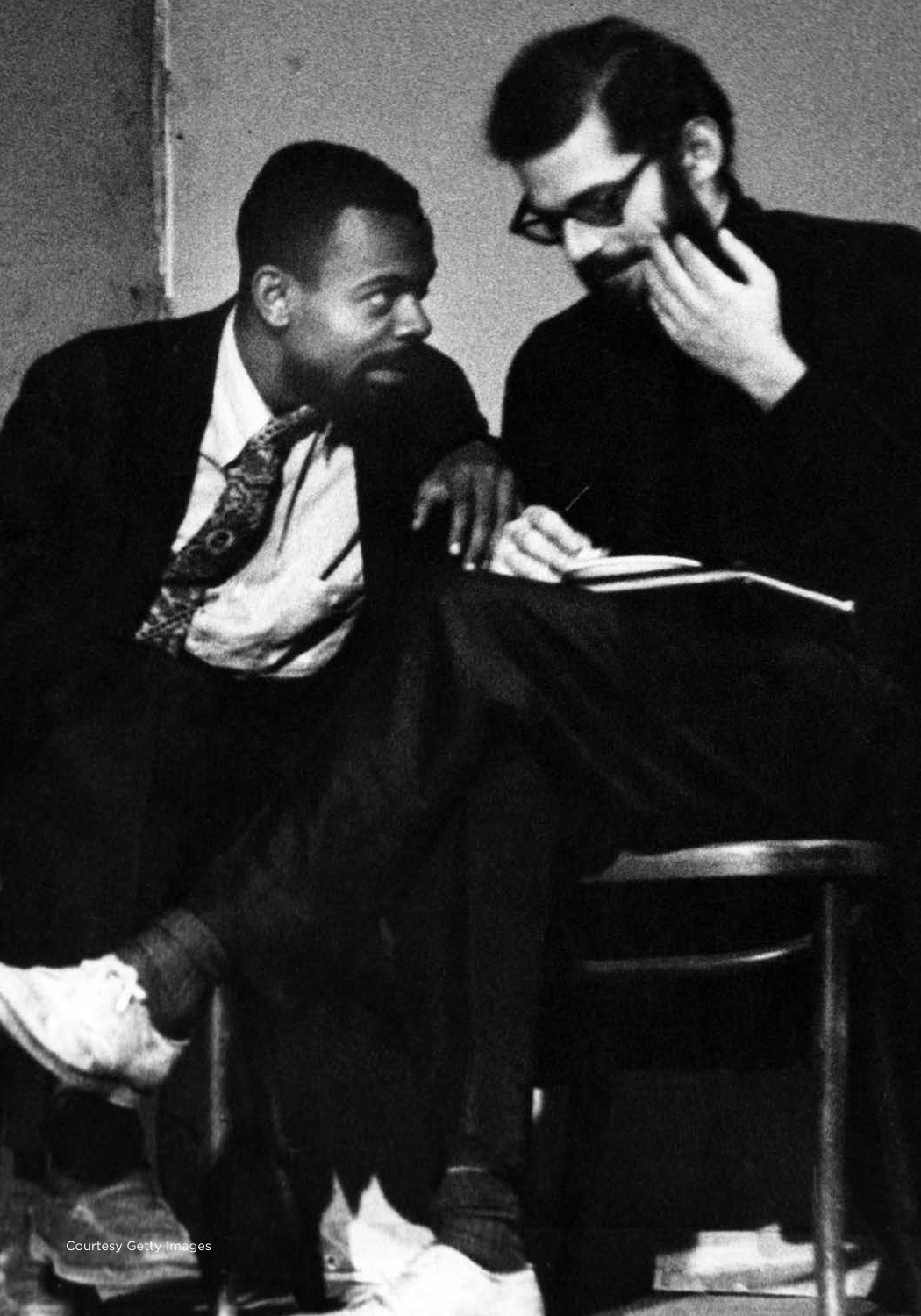## EXHIBITION AND SYMPOSIUM PROJECT **PARTICIPANTS**

**John Bracey Jr.**, Professor and Chair, W.E.B Dubois Dept. of Afro-American Studies, Univ. of Massachusetts– Amherst; co-editor, *SOS — Calling All Black People: A Black Arts Movement Reader* (Ed. with Sonia Sanchez and James Smethurst); *African American Mosaic: A Documentary History from the Slave Trade to the Twenty-First Century* (with Manisha Sinha).

**Alex Carter** is a doctoral candidate at the W.E.B. Du Bois Department of Afro-American Studies at UMass Amherst focusing on the Black Panther Party's international influence on social movements, specifically, with the Dalit Panthers of South Asia and the National Black Theatre of Sydney and the political and cultural dialogue between the Black Power movement in the U.S. and aboriginal Australian activists in the 1970s.

**Mae Henderson**, Prof. Emer., UNC at Chapel Hill – author of *Speaking in Tongues* and *Dancing Diaspora: Black Women Writing and Performing*; co-editor with Patrick Johnson of *Black Queer Studies: A Critical Anthology; Borders, Boundaries and Frames* (1995), co-editor (with John Blassingame) of the five-volume *Antislavery Newspapers and Periodicals: An Annotated Index of Letters*.

**Lita Hooper**, poet and educator whose work has appeared in several anthologies, including *Tempu Tumpu/ Walking Naked: African Women's Poetic Self-portraits*, and *Role Call: A Generational Anthology of Social and Political Black Literature and Art*.

**E. Ethelbert Miller** is a board member of The Writer's Center and editor of *Poet Lore* magazine. He is the former director of the African American Resource Center at Howard University and his book of poetry, *In Search of Color Everywhere*, won the 1994 PEN Oakland Josephine Miles Award and was a Book of the Month Club selection. He was awarded an honorary doctorate of literature from Emory & Henry College in May 1996.

**Mark Anthony Neal**, Prof., Duke University – author of *New Black Man* (Routledge); co-editor with Murray Forman, *That's the Joint!: The Hip-Hop Studies Reader; Black Popular Culture* and the *Post-Soul Aesthetic; What the Music Said: Black Popular Music and Black Public Culture*.

**Woodie King, Jr.**, director, playwright and author who edited some of the most important early collections on Black Drama, dating back to the early 1970s. He also directed Amiri Baraka's *Most Dangerous Man in America* at the Castillo Theater in cooperation with the New Federal Theater (May 28 – June 28). King is a long-time friend and confidant of Baraka and directed both traditional and non-traditional interpretations of his work.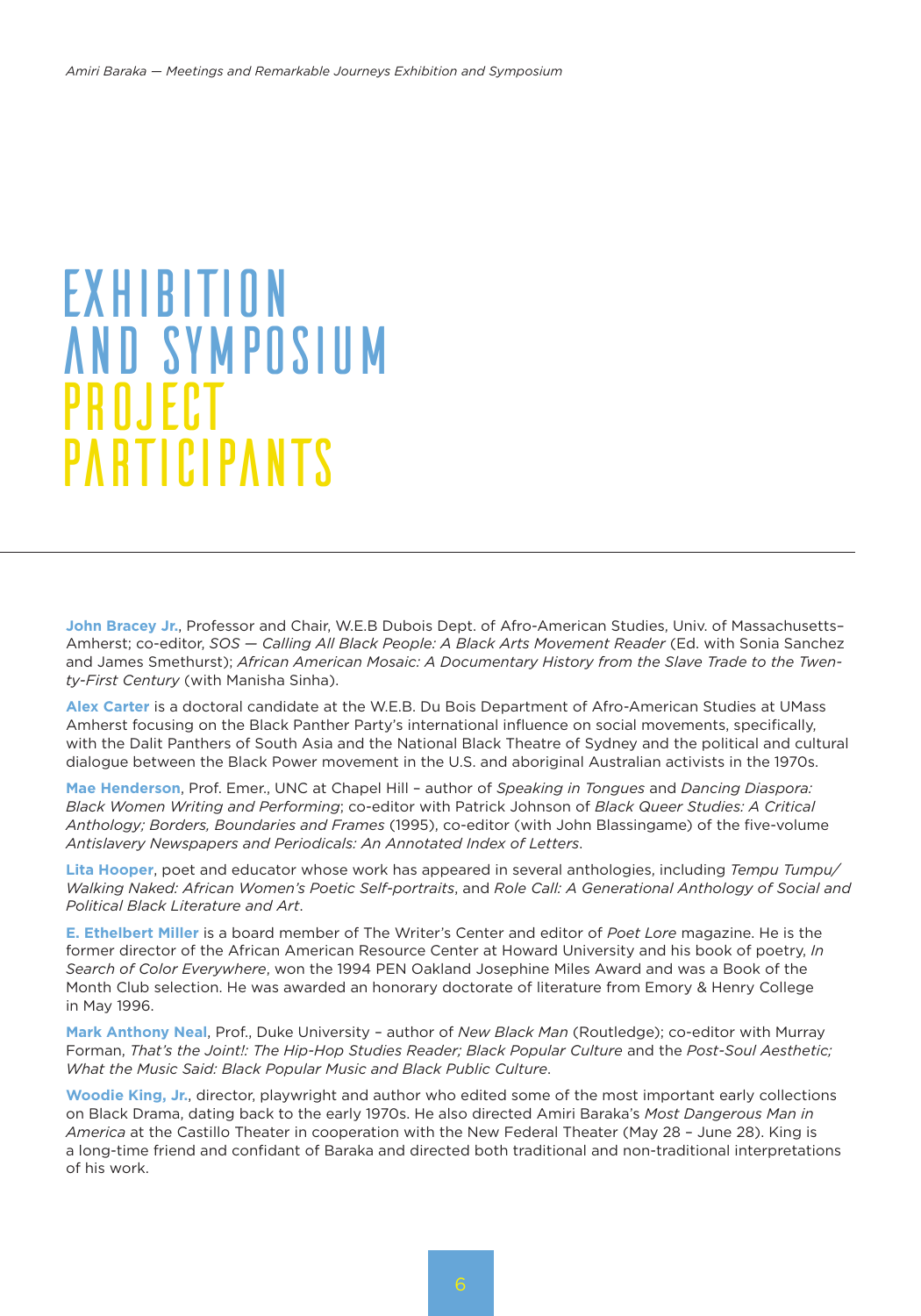

**Amy Abugo Ongiri**, Jill Beck Director of Film Studies and Associate Professor of Film Studies at Lawrence University and author of *Spectacular Blackness: The Cultural Politics of the Black Power Movement and the Search for a Black Aesthetic*.

**Sonia Sanchez**, has served as the Laura Carnell Professor of English and Women's Studies at Temple University and was awarded both the Robert Frost Medal for distinguished lifetime service to American poetry and the Langston Hughes Poetry Award. One of the most important writers to come out of the Black Arts Movement, Sanchez is the author of sixteen books, including *SOS — Calling All Black People: A Black Arts Movement Reader* (Ed. with John H. Bracey Jr., and James Smethurst)

**Michael Simanga** is the former Executive Director of the National Black Arts Festival and author of *Amiri Baraka and the Congress of African People: History and Memory* (Palgrave 2015); a novel, *In the Shadow of the Son*, and co-editor (with Sonia Sanchez and Lita Hooper) of the anthology, *44 on 44: Forty-four African American Writers on the Election of the Forty-fourth President, Barack Obama*. He is also co-editor (with Haki Madhubuti, Sonia Sanchez and Woodie King, Jr) of *Brilliant Fire: Amiri Baraka, Poetry, Plays and Politics for the People*.

**James Smethurst**, Professor, W.E.B Dubois Dept. of Afro-American Studies, UMass Amherst, co-editor, *SOS — Calling All Black People: A Black Arts Movement Reader* (Ed. With John H. Bracey Jr., and Sonia Sanchez); *The African American Roots of Modernism: Reconstruction to the Harlem Renaissance; Radicalism in the South since Reconstruction* (Ed. With Chris Green and Rachel Rubin); and *The Black Arts Movement: Literary Nationalism in the 1960s and 1970s*.

**Komozi Woodard**, Assoc. Prof., Sarah Lawrence College - author of *A Nation Within a Nation: Amiri Baraka and Black Power Politics; Editor, The Black Power Movement, Part I: Amiri Baraka, From Black Arts to Black Radicalism; Freedom North; Want to Start a Revolution?: Women in the Black Freedom Struggle*.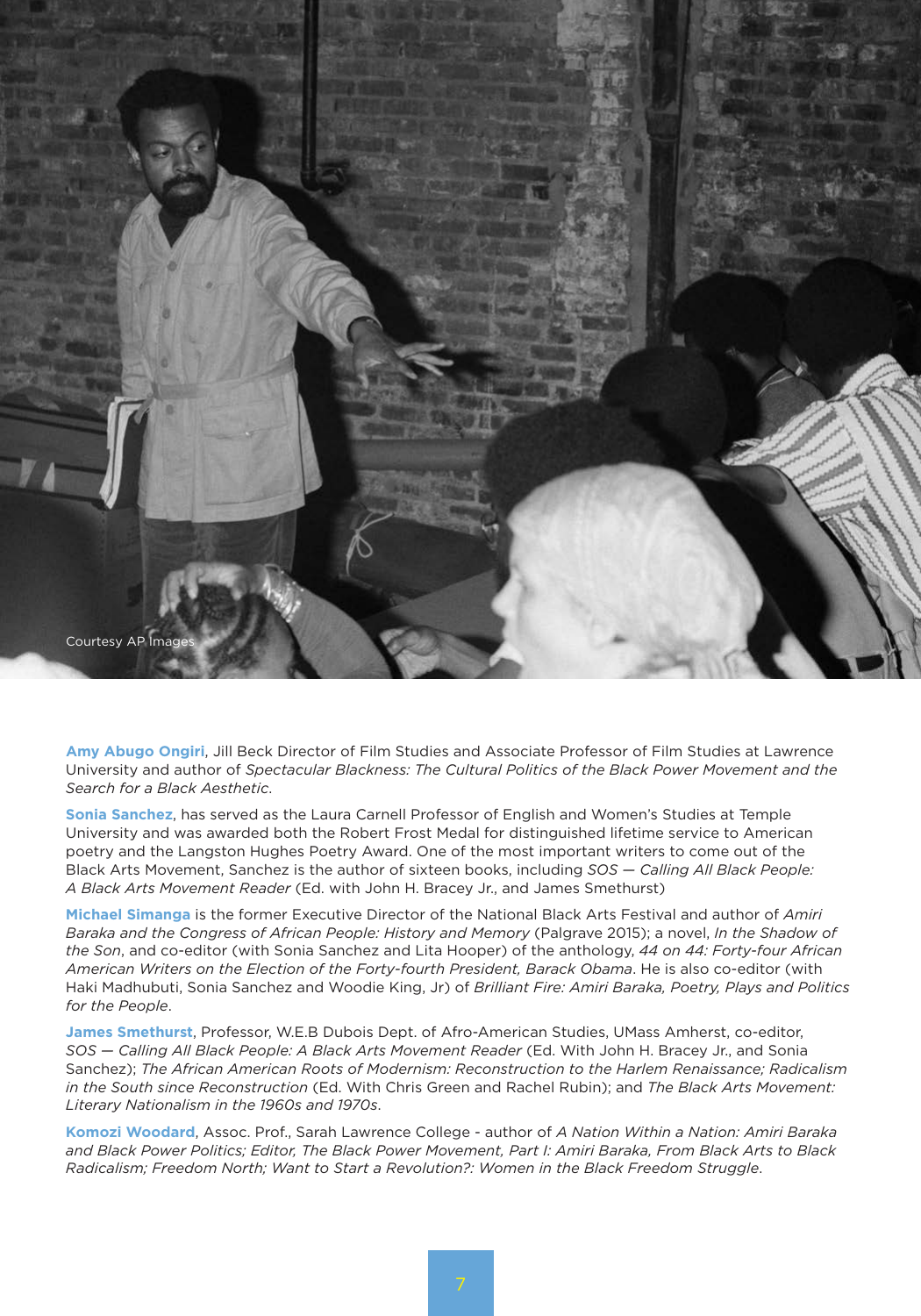## EXHIBITION AND SYMPOSIUM FILMS

#### **Norman Mailer vs. LeRoi Jones or The White Negro vs. The Black Nationalist**

Courtesy of Museum of Broadcast Communications (Chicago) Produced by David Susskind / 1966 / 50 min.

From David Susskind's *Open End* series, titled *The Negro Revolution*, sees a radicalized Jones facing off against author and intellectual gadfly Norman Mailer. The two discuss a broad range of topics (the history of slavery, Lyndon Johnson, technology) but it's Jones who holds the floor, parrying with Susskind and Mailer as he portents, in no uncertain terms, the coming of the Black Power movement.

#### **The Breath Courses Through Us: A Documentary About the New York Art Quartet**

Courtesy of Alan Roth, director & producer; and Asymmetric Pictures Dir. Alan Roth / 2013 / 75 min.

*The Breath Courses Through Us* is a documentary film about the early 1960s avant-garde jazz group, the New York Art Quartet. *The Breath Courses Through Us* mirrors 1960's improvisational style of "free jazz" that subverted the traditional structure of jazz. Unfolding in free time and enveloped in their music, the film helps the viewer better understand the human element of the creative process. The New York Art Quartet was John Tchicai (saxophone), Roswell Rudd (trombone) and Milford Graves (percussion), the group formed in 1964 and lasted only until the end of 1965. Poet Amiri Baraka often read his poetry at their gigs, and read his famous poem, *Black Dada Nihilismus*, on the group's first album.

#### **The New-Ark**

Courtesy of the Harvard Film Archive Dir. LeRoi Jones / 1968 / 25 min.

The second film Jones scripted and directed came at the invitation of the Public Broadcast Laboratory. This largely unseen documentary, an invocation of the politics of Black Cultural Nationalism, was shot entirely in Jones' birthplace, Newark, NJ, where, in 1965, he relocated from Harlem. Scenes inside The Spirit House theater-school, are intercut with shots of a community's struggle for organization and self-determination after the devastating riots of 1967.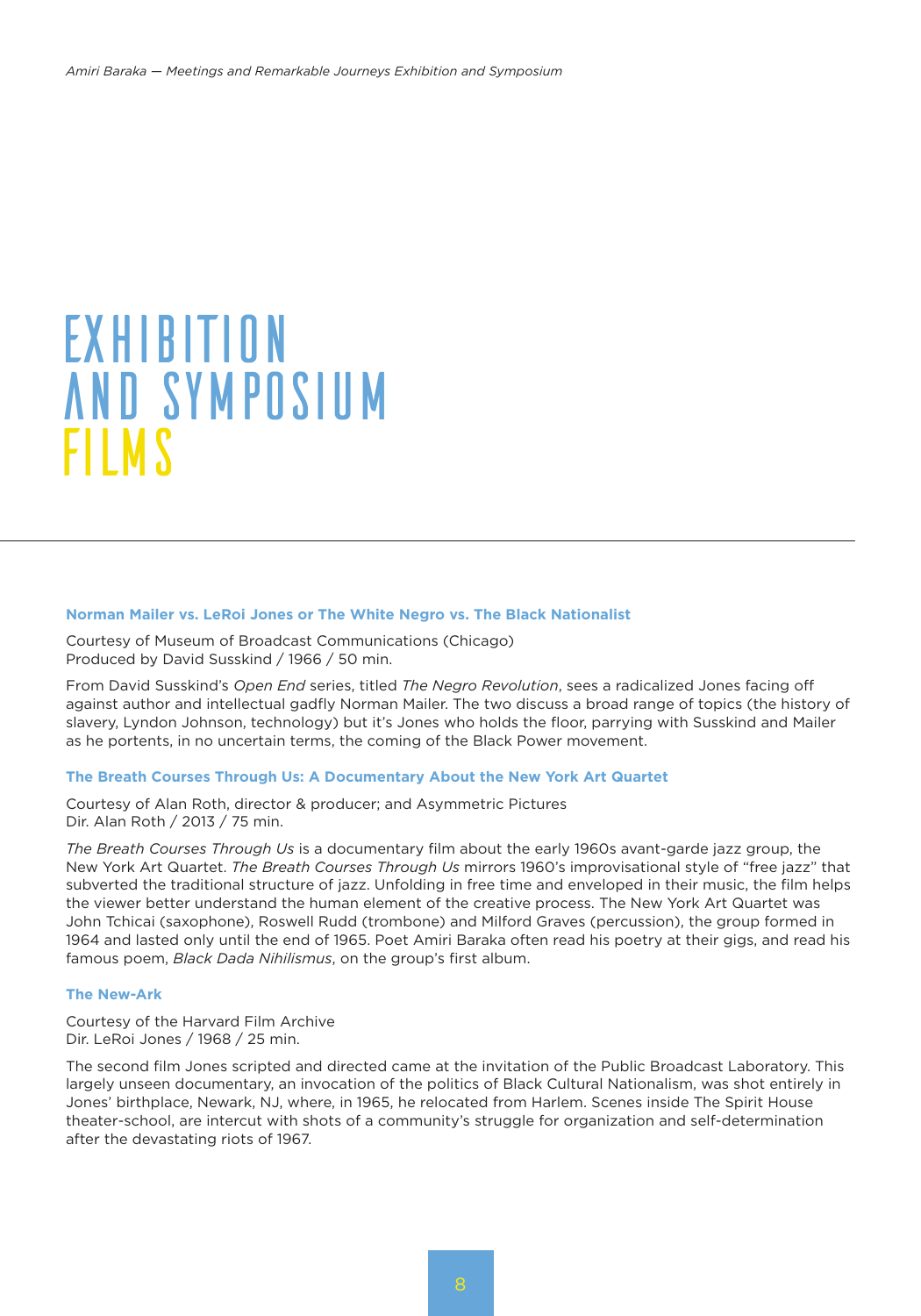#### **Soul!: Baraka the Artist**

Courtesy of WNET New York Public Media 1972 / 52 min.

A landmark entertainment-variety-talk show, which aired on New York's WNET Channel 13, SOUL! was not only a vehicle to promote African-American artistry, community, and culture, but also a platform for political expression and the fight for social justice. It showcased classic live musical performances from funk, soul, jazz, and world musicians, and featured in-depth, extraordinary interviews with political, sports, literary figures, and more. This episode, dedicated entirely to the artistry of Amiri Baraka, sees host Ellis Haizlip discussing with Baraka the politics of Pan-Africanism and developments within the Black Arts movement, interspersed with Baraka reading from his work. Recorded and broadcast live on November 8, 1972.

#### **The Baraka Statement**

Courtesy of WNET New York Public Media 1975 / 15 min.

Excerpted from the news digest program *The 51st State: A Trains, Atoms and Apples*, Baraka here reads from his work and, in an interview, definitively renounces separatism, speaks of the troubles continuing to face his native Newark, and articulates the Third World Marxist ideology he adopted in the mid-1970s.

#### **One P.M.**

Courtesy of Pennebaker Hegedus Films Dirs. Jean-Luc Godard, D.A. Pennebaker & Richard Leacock / 1972 / 55 min.

In November 1968, Jean-Luc Godard, with the assistance of D.A. Pennebaker and Richard Leacock, came to America to document what he believed was the impending sequel to the American Revolution. This excerpt, filmed outside of Baraka's Spirit House at 33 Stirling Street in Newark, NJ, sees Baraka and the Spirit House Movers, an ever-evolving group of actors, poets, and musicians, running the voodoo down on white America and, by extension, one very befuddled pro-Chinese Swiss filmmaker.

#### **Dutchman**

Dir. Anthony Harvey With Al Freeman Jr. & Shirley Knight / 1967 / 55 min.

Premiering in March 1964, *Dutchman* won Baraka an Obie Award, the most prestigious distinction given to an off-Broadway production. Made into a film three years later, the play's action concerns the relationship between Clay, a Black man from the aspiring middle class, and Lula, a blonde seductress of unknown origin whose infernal presence hints at the lower depths. *Dutchman* is an allegory, one whose power derives from Baraka's mastery of poetic language and prophetic insight into the political and spiritual turmoil to come (for Baraka and the nation as a whole) after the assassination of Malcolm X.

#### **Medea**

Courtesy of director Ben Caldwell and University California Los Angeles (UCLA) Film & Television Archive Dir. Ben Caldwell / 1973 / 7 min.

A collage piece made on an animation stand and edited entirely in-camera, *Medea* combines live action and rapidly-edited still images of Africans and African Americans which function like flashes of history that the unborn child will inherit. Caldwell invokes Baraka's poem *Part of the Doctrine* in this experimental meditation on art history, Black imagery, identity, and heritage.

#### **BaddDDD Sonia Sanchez**

Courtesy of filmmakers Barbara Attie, Janet Goldwater and Sabrina Schmidt Gordon and California Newsreel Dirs. Barbara Attie, Janet Goldwater, Sabrina Schmidt Gordon / 2015 / 90 mins.

A documentary rich with readings and jazz-accompanied performances of her work, with appearances by Questlove, Talib Kweli, Ursula Rucker, Amiri Baraka, Haki Madhubuti, Jessica Care Moore, Ruby Dee, Yasiin Bey, Ayana Mathis, Imani Uzuri and Bryonn Bain, the documentary examines Sanchez's contribution to the world of poetry, her singular place in the Black Arts Movement and her leadership role in African American culture over the last half century. She emerged as a seminal figure in the 1960s Black Arts Movement, raising her voice in the name of black culture, civil rights, women's liberation, and peace as a poet, playwright, teacher, activist and early champion of the spoken word.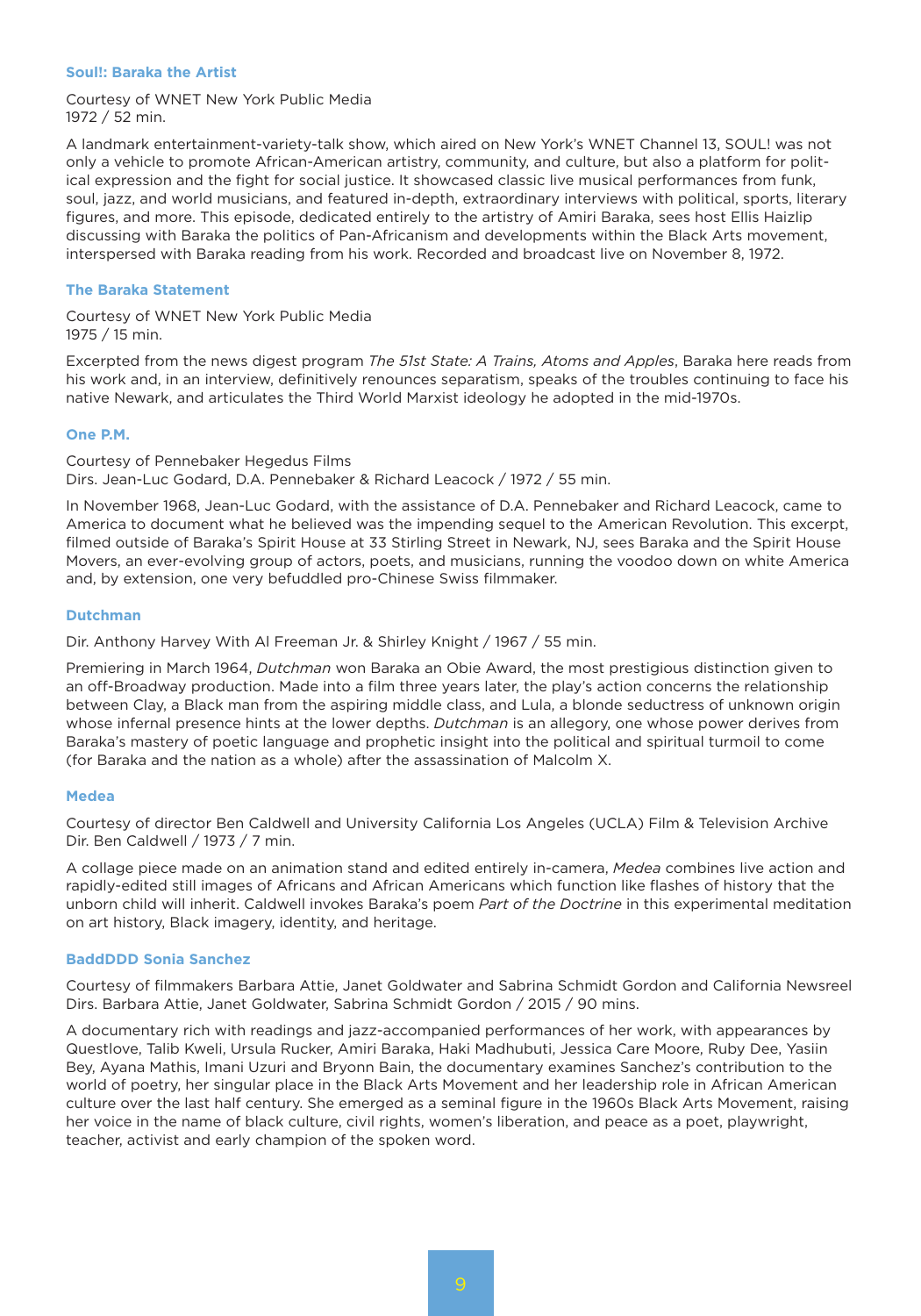

#### **About the Robert and Sallie Brown Gallery and Museum**

The Robert and Sallie Brown Gallery and Museum at the Sonja Haynes Stone Center for Black Culture and History is dedicated to the enrichment of visual culture on campus and in the community. The Brown Gallery supports the Stone Center's commitment to the critical examination of African-American and African diaspora cultures through formal exhibitions of works of art, artifacts and material culture.

#### **History and Overview of the Stone Center**

The Sonja Haynes Stone Center for Black Culture and History at the University of North Carolina at Chapel Hill is a campus-wide Center situated under the Provost's Office. We play a central role in defining and supporting the academic mission of the University. We have a commitment to broaden the range of intellectual discourse about African Americans and to encourage a better understanding of the peoples of Africa and the African diaspora and their perspectives on important social and cultural issues.

# THE SONJA HAYNES STONE CENTER<br> *for* BLACK CULTURE AND HISTORY<br> *The* UNIVERSITY of NORTH CAROLINA at CHAPEL HILL

The Sonja Haynes Stone Center For Black Culture and History 150 South Road • Campus Box 5250 Chapel Hill, NC 27599 • 919-962-9001

StoneCenter@unc.edu • sonjahaynesstonectr.unc.edu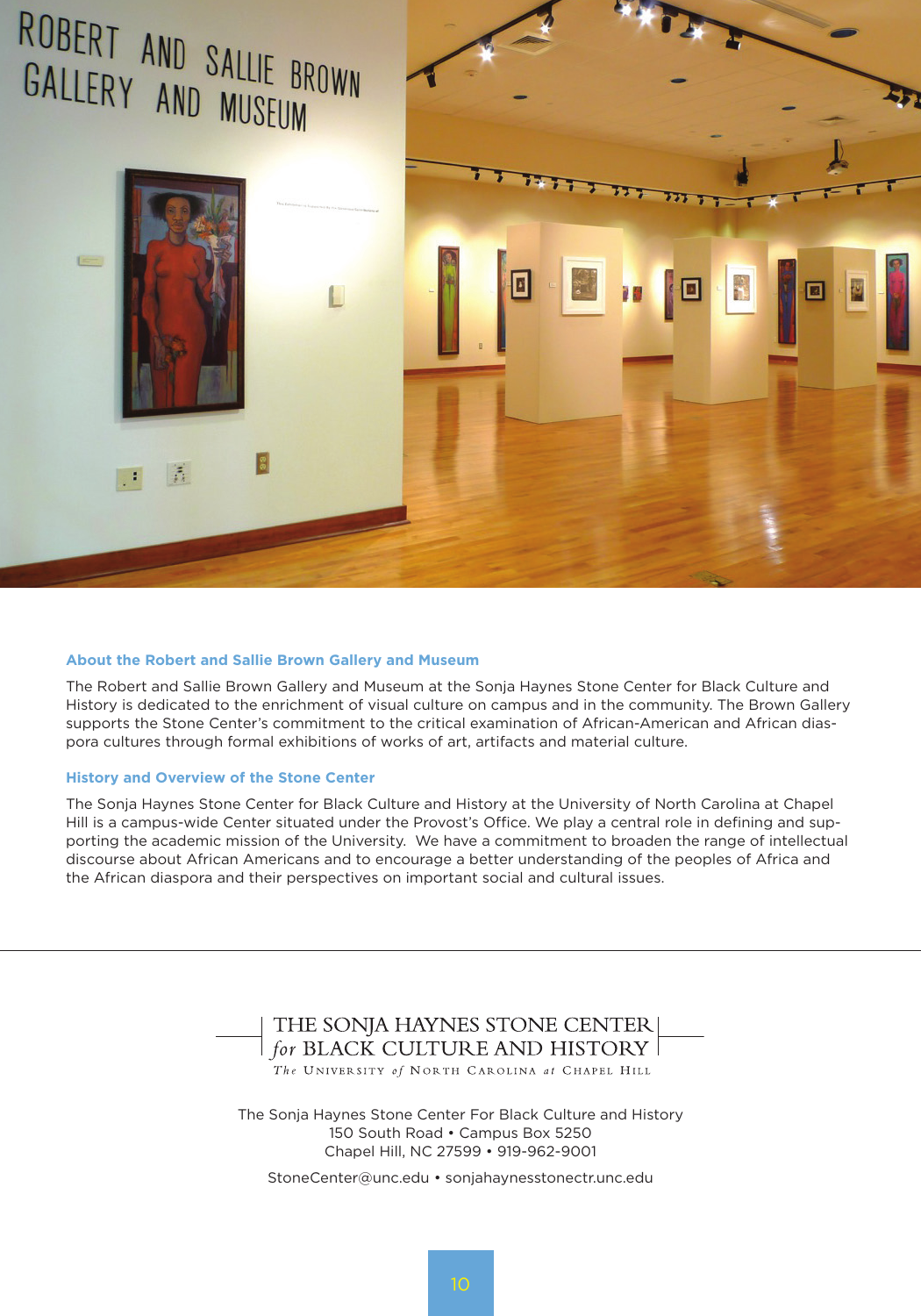# MEEtINGS and Remarkable Journeys BARAKA AMIRI

Exhibition and Symposium

#### **Special Thanks to Our Co-Sponsors**

Center for the Study of the American South Department of Communication Studies Department of African, African American, and Diaspora Studies Department of Dramatic Art Sonja Haynes Stone Center Library Department of American Studies Douglass Hunt Lecture Fund/Carolina Seminars The Alden and Mary Kimbrough Collection, Los Angeles The Friends of the Robert and Sallie Brown Gallery and Museum Institute of African American Research Department of Jazz Studies

**The exhibition and all events associated with it are free and open to the public. The Stone Center is ADA compliant. Free visitor parking is available in the Bell Tower parking deck behind the Stone Center after 5pm. Call for directions and for visitor parking before 5pm.**